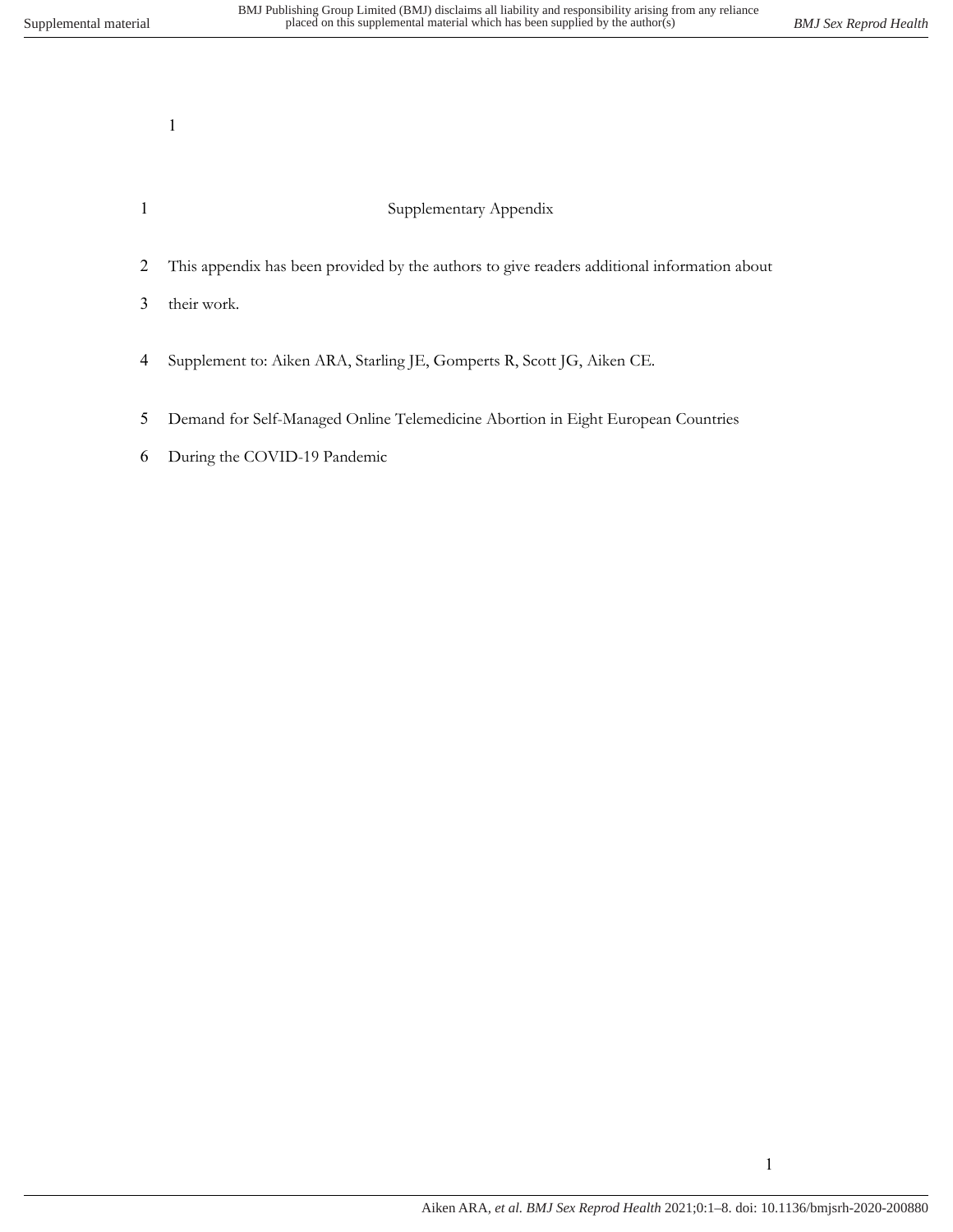| $\tau$ | Demand for Self-Managed Online Telemedicine Abortion in Eight European                             |
|--------|----------------------------------------------------------------------------------------------------|
| 8      | <b>Countries During the COVID-19 Pandemic</b>                                                      |
| 9      |                                                                                                    |
| 10     | Abigail R. A. Aiken MD, PhD1,2,*, Jennifer E. Starling PhD3,7, Rebecca Gomperts MD,                |
| 11     | PhD4, James G. Scott PhD3,5 and Catherine E. Aiken MB BChir, PhD6                                  |
|        |                                                                                                    |
| 12     |                                                                                                    |
| 13     | <sup>1</sup> LBJ School of Public Policy, University of Texas at Austin, Texas, 78712, USA         |
| 14     | <sup>2</sup> Population Research Center, University of Texas at Austin, Texas, 78712, USA          |
| 15     | <sup>3</sup> Department of Statistics and Data Sciences, University of Texas at Austin, Austin, TX |
| 16     | 78712, USA                                                                                         |
| 17     | <sup>4</sup> Women on Web, Amsterdam, The Netherlands                                              |
| 18     | <sup>5</sup> McCombs School of Business, University of Texas at Austin, Austin, TX, 78712, USA     |
| 19     | <sup>6</sup> University Department of Obstetrics and Gynaecology, University of Cambridge; NIHR    |
| 20     | Cambridge Biomedical Research Centre, CB2 2SW, UK                                                  |
| 21     | Mathematica Policy Research, Cambridge, MA, 02139, USA                                             |
| 22     |                                                                                                    |
| 23     | *Corresponding author:                                                                             |
| 24     | LBJ School of Public Affairs                                                                       |
| 25     | University of Texas at Austin                                                                      |
| 26     | Austin, TX, 78712                                                                                  |
| 27     | $+1$ 512-810-9285                                                                                  |
| 28     | araa2@utexas.edu                                                                                   |
| 29     |                                                                                                    |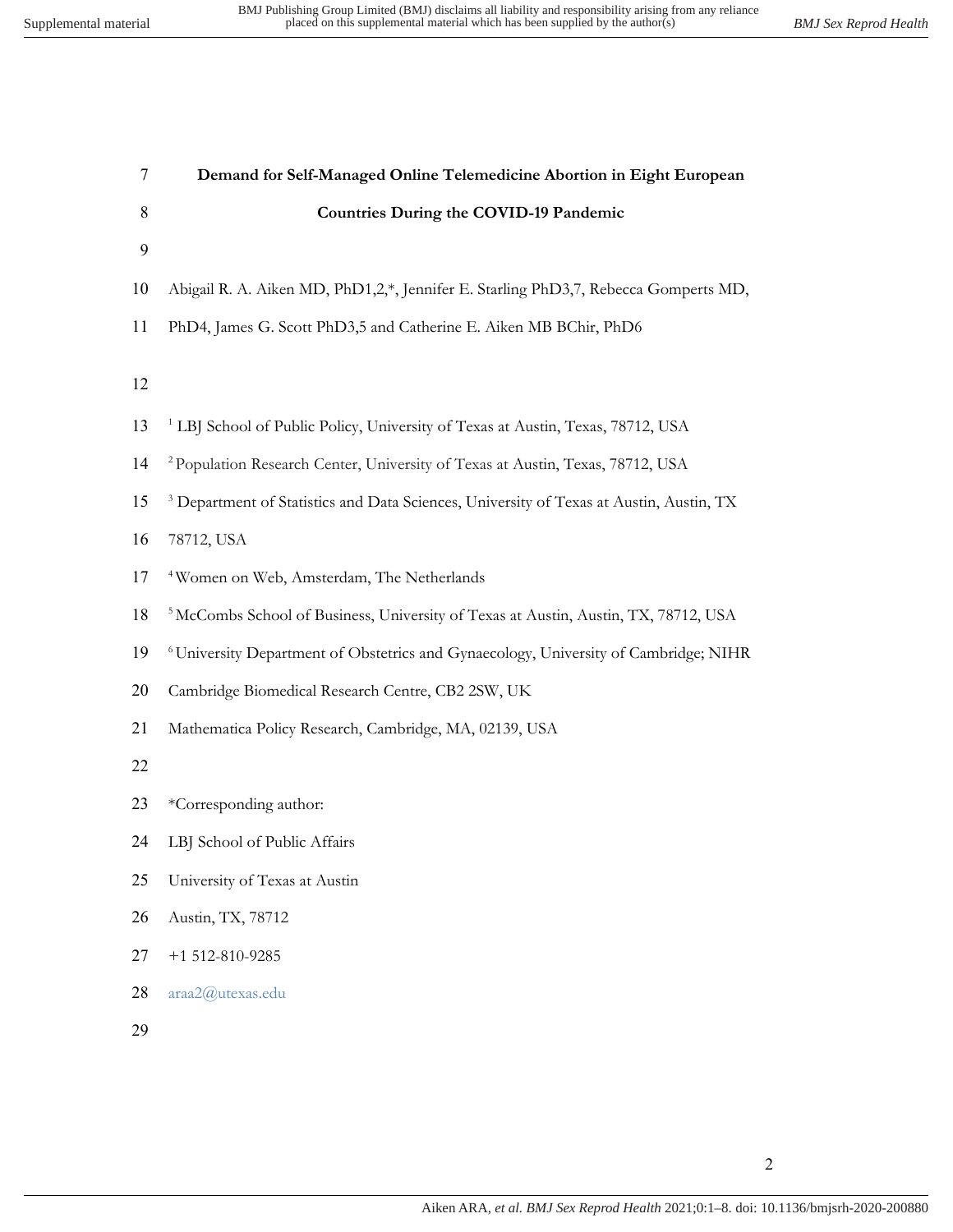**Table of Contents**

| 35 |  |
|----|--|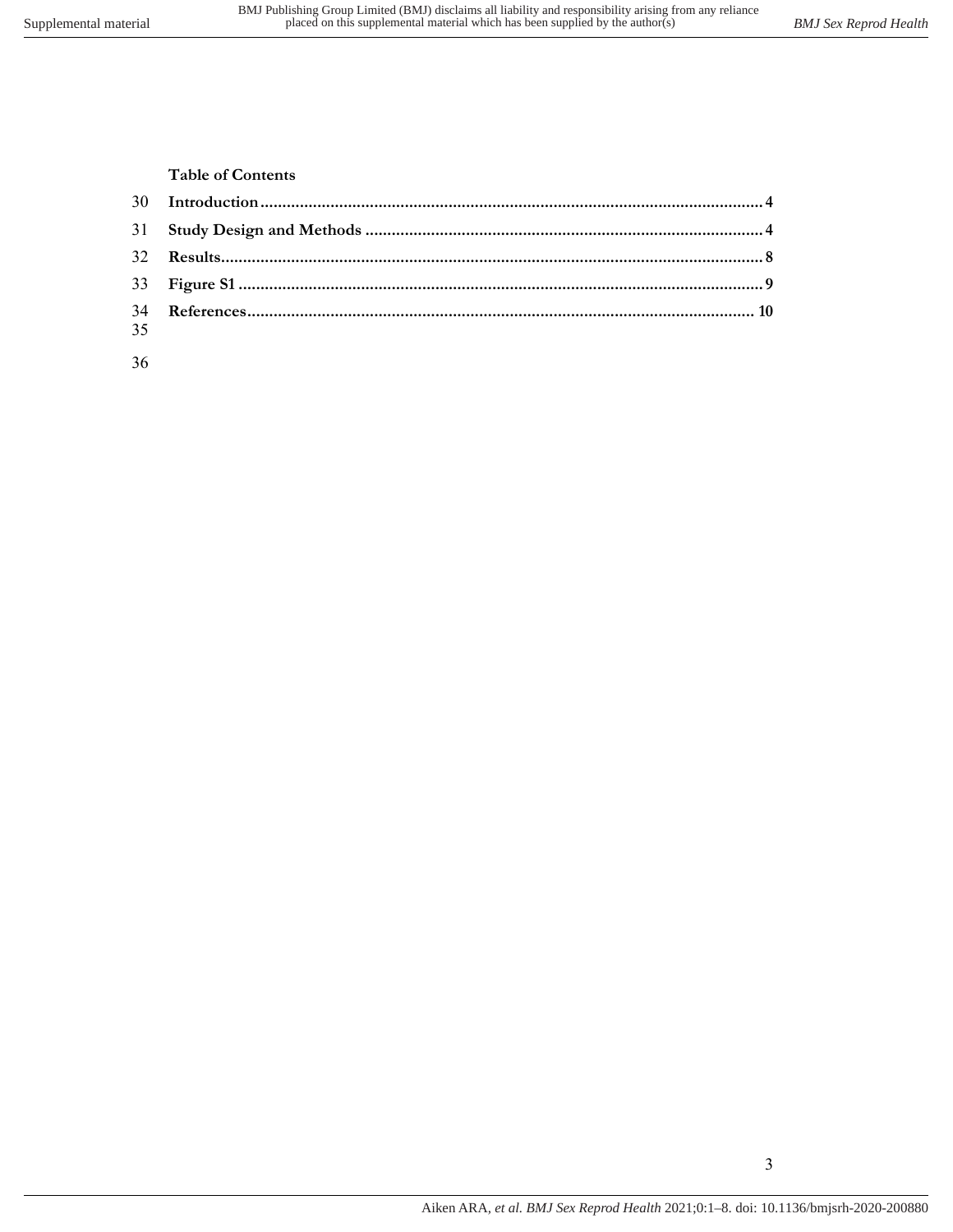Introduction

- The first wave of the COVID-19 pandemic posed challenges for the provision of abortion
- care in Europe. Reallocation of resources, redeployment of staff, and social distancing
- 40 requirements all introduced new barriers to in-person clinic visits.<sup>1,2</sup>
- Countries differed in their policy responses to these new challenges. Great Britain expanded
- remote access to medication abortion, allowing teleconsultation with providers, and
- 43 mifepristone and misoprostol to be provided by mail.<sup>3-5</sup> France extended the ability to take
- abortion medications at home following an in-person visit with a healthcare professional
- 45 from 7 weeks to 9 weeks of gestation.<sup>6</sup> Germany allowed mandatory pre-abortion
- 46 counselling to take place by phone or video teleconsult instead of in person.<sup>7</sup> Most other
- countries, however, made few changes to medication abortion service models and continued
- to require fully in-person provision, despite calls from human rights groups to prioritize
- 49 patient safety and expand remote access.<sup>7,8</sup>
- We assessed whether demand for online medication abortion changed significantly in eight
- countries after implementation of stay-at-home orders intended to reduce the spread of
- COVID-19 in Europe, using online medication abortion request data from Women on Web,

a non-profit organisation that provides telemedicine medication abortion services up to 10

weeks of gestation.<sup>9</sup> 

## Study Design and Methods

We examined data from Women on Web, a non-profit organization that provides medical

- 57 abortion services in Europe up to 10 weeks' gestation via online telemedicine.<sup>9</sup> We obtained
- 58 the daily number of requests from eight countries between January  $1^{st}$ , 2019 and June  $1^{st}$ ,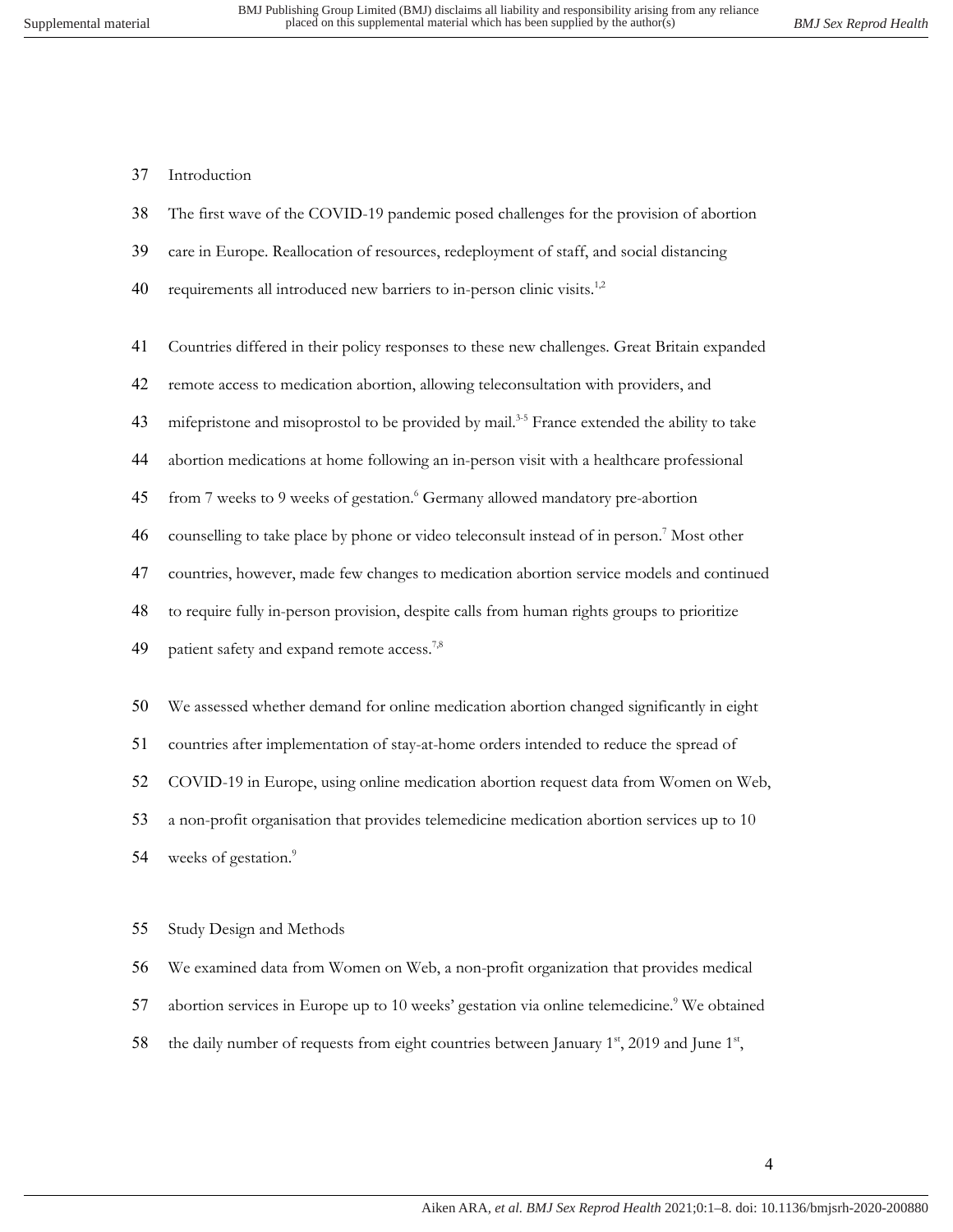2020 (the last day that lockdown measures were lifted in a country included in the analysis).

| 60 | Our analytic sample includes eight countries: Germany, Hungary, Italy, Malta, The                                      |
|----|------------------------------------------------------------------------------------------------------------------------|
| 61 | Netherlands, Northern Ireland, Portugal, and Great Britain. WoW does not accept                                        |
| 62 | consultations from all countries in Europe, because abortion is legal and normally relatively                          |
| 63 | accessible in most places. Among those countries that WoW does serve, some have only a                                 |
| 64 | few consultations requests over the course of a year. We excluded countries that had too few                           |
| 65 | requests to reliable detect differences in request numbers between the 'before' and 'after'                            |
| 66 | periods (i.e. fewer than 10 expected requests in the 'after' period). We also excluded Spain,                          |
| 67 | because the Spanish Government censored the WoW website during the study period and so                                 |
| 68 | no requests could be made, <sup>10</sup> and Poland because the number of requests made to WoW has                     |
| 69 | been unstable since the beginning of 2020.                                                                             |
|    |                                                                                                                        |
| 70 | We analyzed trends in these requests using a regression-discontinuity design, using a                                  |
| 71 | likelihood-ratio test to compare count models. <sup>11,12</sup> For each country, we include data from 1 <sup>st</sup> |
| 72 | January 2019 to the date that lockdown measures were lifted in each country. We                                        |
| 73 | designated a 'before' period, which began on 1 <sup>st</sup> January 2019 and ended on the date that                   |
| 74 | each individual country's government issued their first 'stay-at-home' directive. The one                              |
| 75 | exception was Germany, where the 'before' period begins on 1 <sup>st</sup> January 2020, due to the                    |
| 76 | fact that WoW did not accept consultations from Germany in until late 2019. The 'after'                                |
| 77 | period began the first day after the 'stay-at-home' directive was issued for each country, and                         |
| 78 | ended on the first day that the directives were eased in each country. We incorporate a                                |
| 79 | discontinuity for each country for the dates on which stay-at-home orders were in place. To                            |
| 80 | allow sufficient power to detect differences, our analysis included only countries that had at                         |
|    |                                                                                                                        |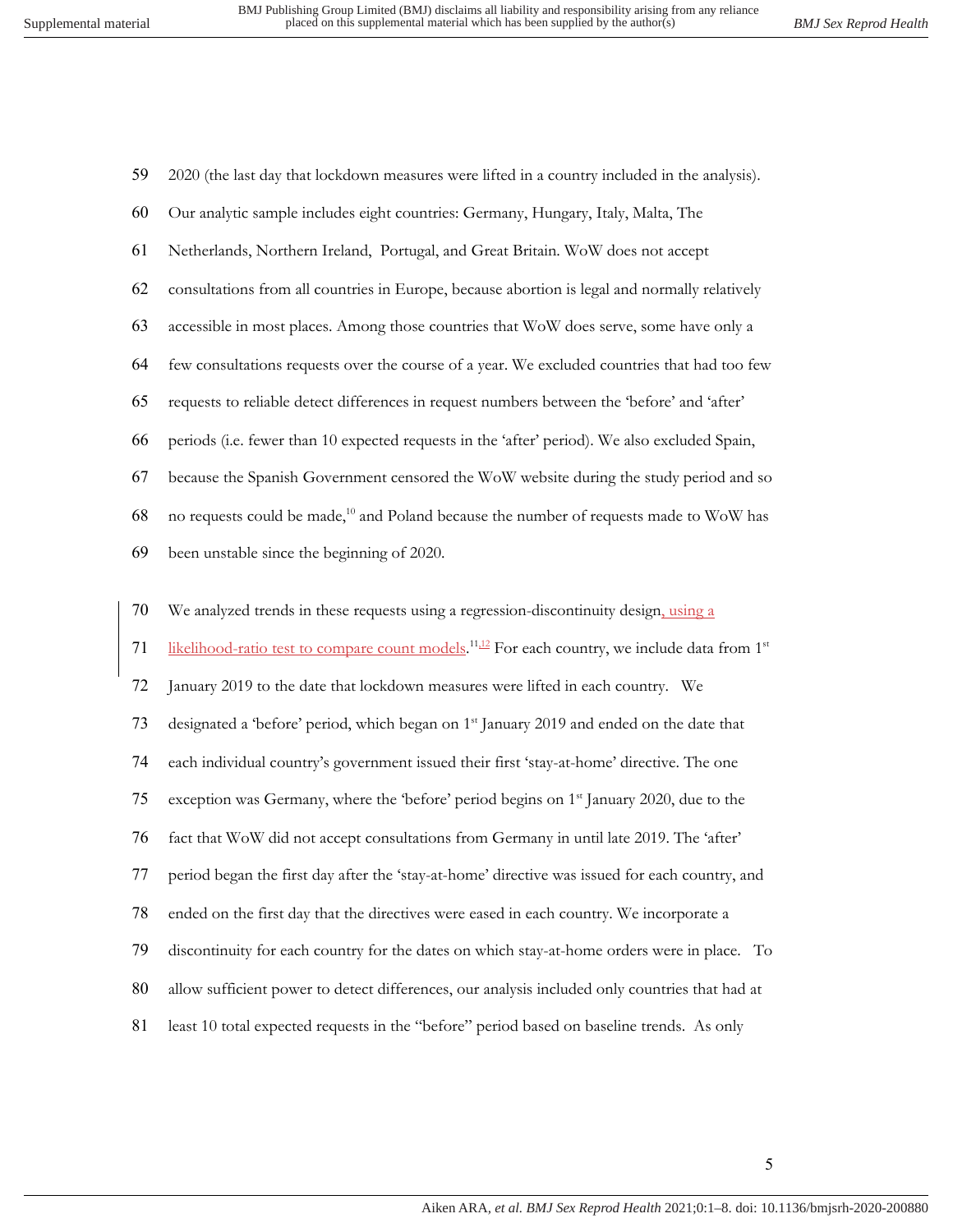82 Malta did not issue a population-wide directive, we instead used the date that the Maltese

- 83 government issued a directive to close public places as the discontinuity point.<sup>13</sup> Women on
- 84 Web has accepted consultations from Northern Ireland and Malta since 2006, Hungary since
- 85 2013, Great Britain since 2016, Italy since 2018, and Germany, the Netherlands, and
- 86 Portugal since 2019.
- 87 Our aim was to test whether the rate of Women on Web requests significantly changed in
- 88 the "after" period. We fit separate generalized linear models (GLMs) to each country's daily
- 89 requests from the beginning of the "before" period until the date stay-at-home measures
- 90 were lifted. Each country's model incorporated a dummy variable taking the value of 1 for
- 91 days in the "after" period, where the stay-at-home order was in place. For Northern Ireland,
- 92 both the null and discontinuity models included a dummy variable indicating the period after
- 93 11<sup>th</sup> April 2020, when Northern Ireland's service model changed due to legalization of
- 94 abortion.<sup>14</sup>
- 95 To determine the functional form of each country's GLM, we first fit a Poisson model with
- 96 a log link and assessed goodness of fit using a chi-squared test. For any countries with a poor
- 97 Poisson model fit (p<0.05), we refit a Negative Binomial GLM to account for over-

98 dispersion and reassessed fit. This resulted in well-fitting models ( $p \ge 0.05$ ) for all countries.

99 For a single country, our Poisson GLM can be formalized as

$$
log(cases_t) = t + x_t + \epsilon_t, \ \epsilon_t \sim N(0, \sigma^2)
$$
\n<sup>(1)</sup>

101 while the corresponding null model is written as

$$
log(cases_t) = t + \epsilon_t, \ \epsilon_t \sim N(0, \sigma^2)
$$
\n<sup>(2)</sup>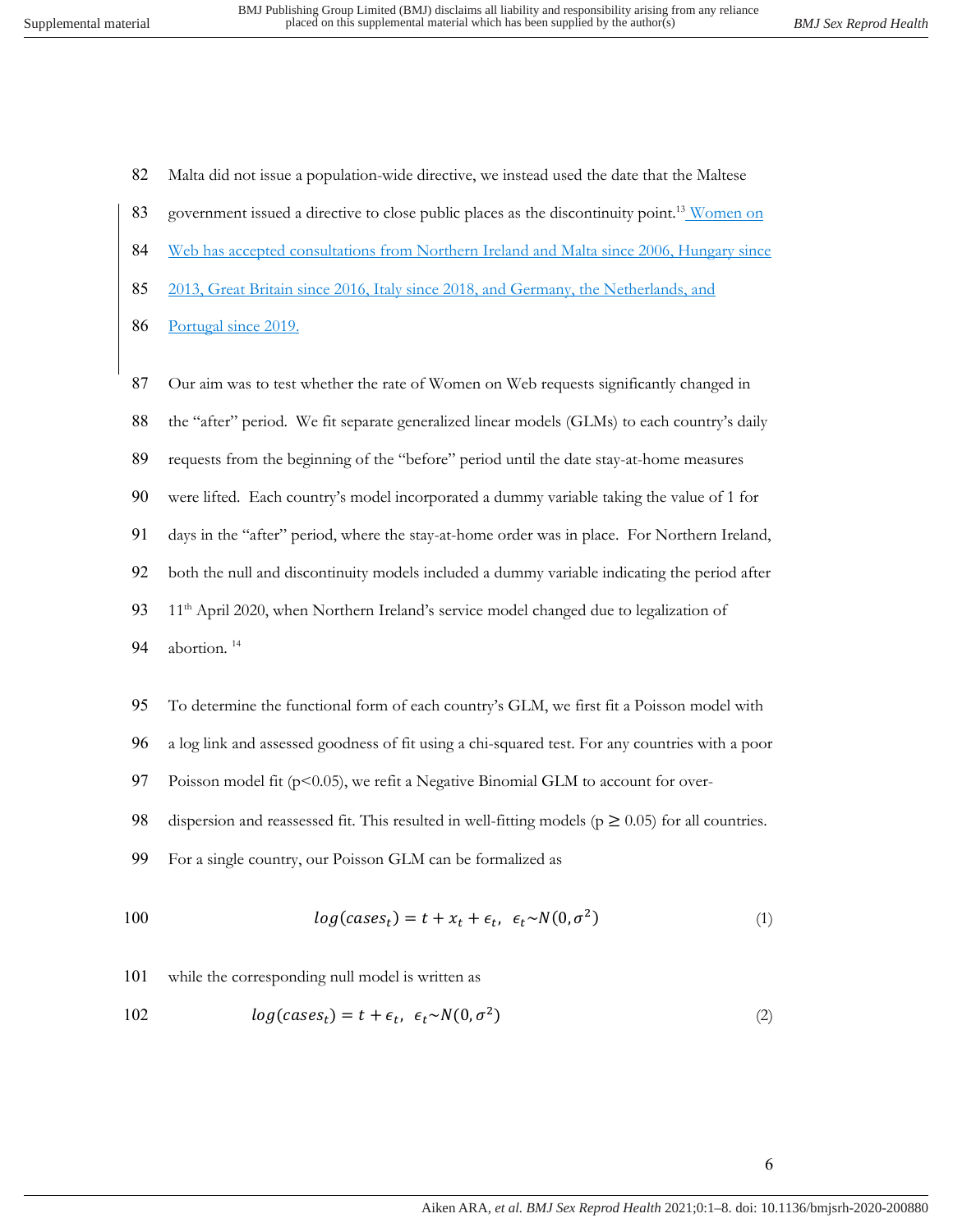103 where  $t$  represents days,  $cases_t$  is the number of Women on Web requests on day  $t$ , and 104 and  $x_t$  takes values of 0 or 1, depending on whether stay-at-home restrictions for that 105 country are in place on day  $t$ .

106

- 107 We include an additional term in the models for Northern Ireland due to the change in
- 108 abortion legalization. The Poisson GLM model for Northern Ireland can be formalized as

$$
log(cases_t) = t + x_t + z_t + \epsilon_t, \ \epsilon_t \sim N(0, \sigma^2)
$$
\n
$$
(3)
$$

110 where  $z_t$  takes values of 0 or 1, depending on whether day  $t$  falls before 11<sup>th</sup> April, 2020.

111 The corresponding null model is

112 
$$
log(cases_t) = t + z_t + \epsilon_t, \ \epsilon_t \sim N(0, \sigma^2).
$$
 (4)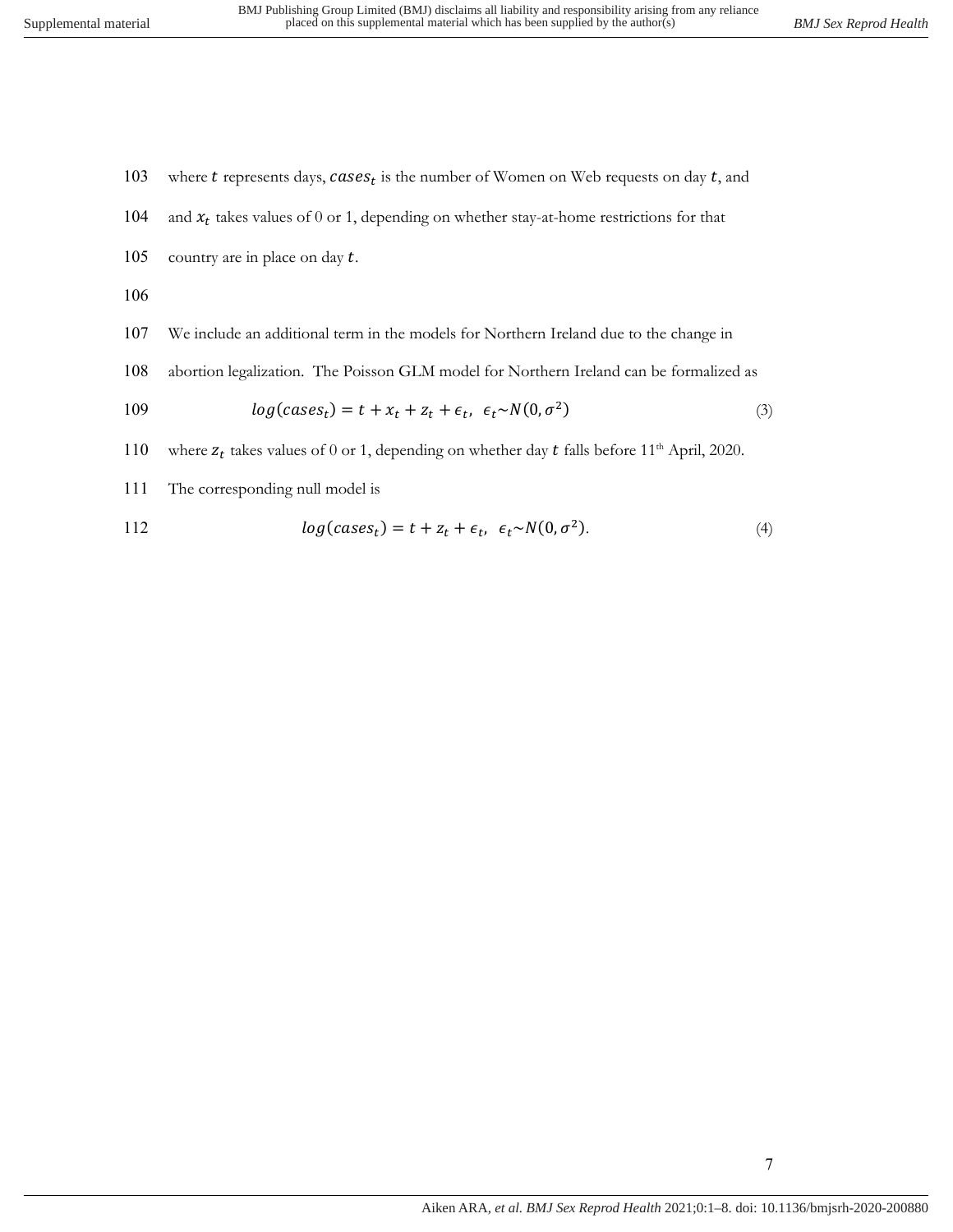- 113 We also compiled information for each country included in the analysis on several metrics
- 114 we hypothesised could be related to demand for online abortion: stringency of 'stay-at-
- 115 home' requirements; deaths due to COVID-19; economic assistance provided by
- 116 governments in response to the pandemic; and abortion service provision before and during
- 117 the pandemic. These metrics were defined by and obtained from the Oxford COVID-19
- 118 Government Response Tracker (OxCGRT). The stringency of 'stay-at-home' requirements
- 119 is expressed as a normalised ordinal score resulting in an index (0-100) that reflects the
- 120 stringency of lockdown on any given day. We selected the highest daily score for each
- 121 country within the study period. Deaths due to COVID-19 were defined as the cumulative
- 122 total of COVID-19 deaths reported by each country on the first day during the study period
- 123 when the stringency of 'stay-at-home' index fell. The number of deaths reported is
- 124 dependent on how each country defines COVID-19 deaths. Economic assistance provided
- 125 by governments is based on the maximum level of the normalised economic support index,
- 126 based on both the level of income support and household debt/contract relief provided by
- 127 the government of each country. We selected the highest daily score for each country within
- 128 the study period. We examined each of these metrics across each country included in the
- 129 analysis to assess their relationship to changes in requests to WoW.
- 130 Results
- 131 We refer readers to Figure 1 and Table 1 in the main paper for presentation of our main
- 132 results. Here, we provide a supplementary figure to illustrate our methods. Figure S1 lends
- 133 intuition to the regression discontinuity model for a single country, and illustrates Hungary's
- 134 significant increase in cumulative WoW requests after implementation of the stay-at-home
- 135 request, compared to the expected number requests under the null model.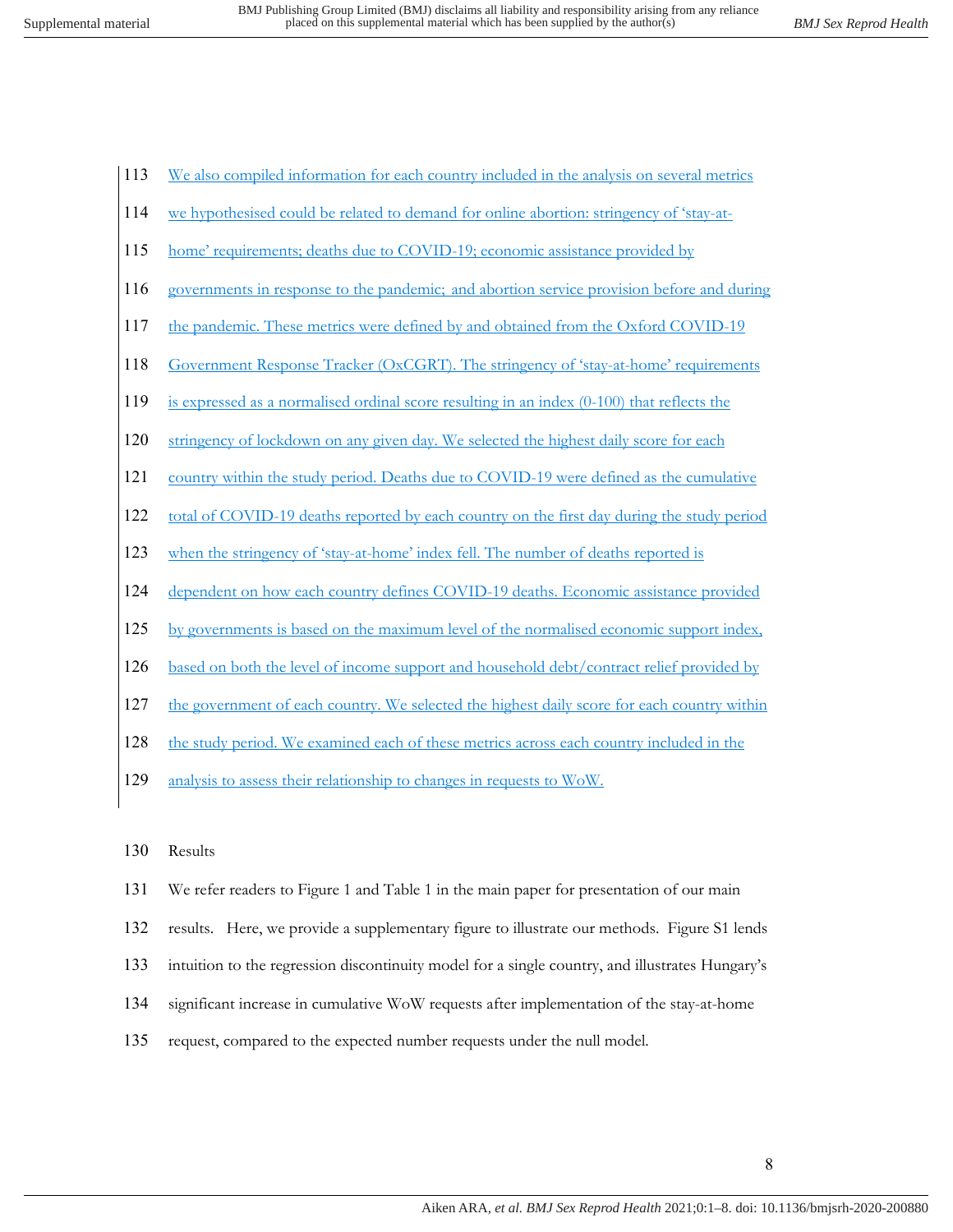## Figure S1



 Left panel: The daily number of requests for Hungary since January 1, 2019. Requests on dates without stay-at-home restrictions are black; requests on dates with restrictions are orange. The blue line shows the model fit without discontinuities (the null model), and the green line shows the model fit with the stay-at-home discontinuity. Right panel: The same 142 data, shown in terms of cumulative requests since 1<sup>st</sup> January, 2019. The pink lines are 250 Monte Carlo simulations from the null model. These corroborate the likelihood-ratio test and suggest the observed rate of requests in Hungary is inconsistent with the null model. The model with a discontinuity fits the data well, as measured by a chi-squared goodness-of-146 fit test ( $p > 0.05$ ).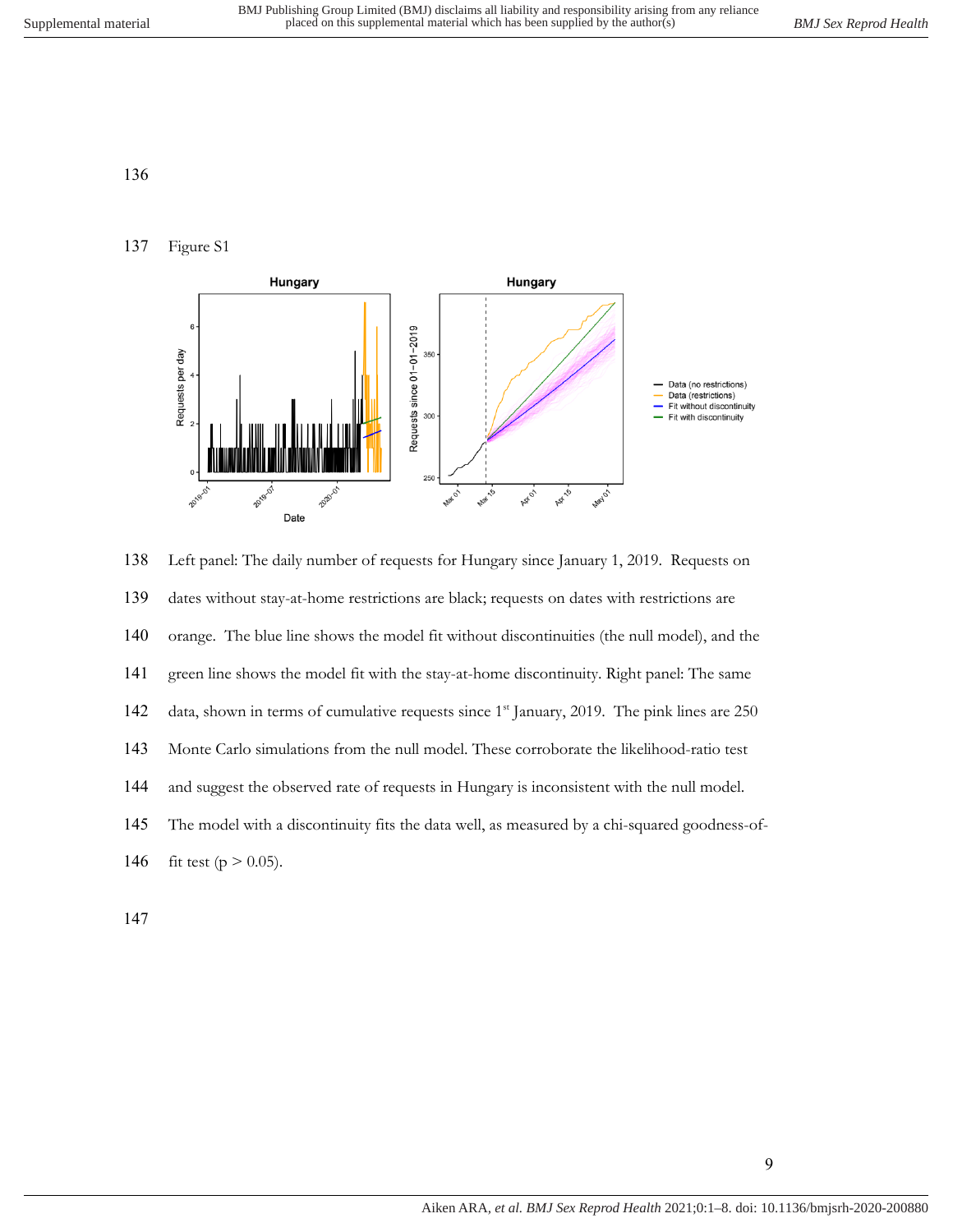- References
- 1. Council on Foreign Relations. Women Around the World & Women and Foreign Policy
- 151 Program. Abortion in the Time of COVID-19. June 25<sup>th</sup> 2020.
- https://www.cfr.org/blog/abortion-time-covid-19 (Accessed September 4th 2020).
- 

- 2. European Parliamentary Forum for Sexual and Reproductive Rights & International
- 155 Planned Parenthood Federation Report. April 22<sup>nd</sup> 2020. Women and girls left without care:
- a snapshot in time during COVID-19. https://www.epfweb.org/sites/default/files/2020-
- 05/epf\_-\_ipff\_en\_joint\_report\_sexual\_and\_reproductive\_health\_during\_the\_covid-
- 19\_pandemic\_23.04.2020.pdf (Accessed September 4th 2020).
- 
- 3. Department of Health and Social Care. Temporary approval of home use for both stages
- 161 of early medical abortion in England. March 30<sup>th</sup> 2020.
- https://www.gov.uk/government/publications/temporary-approval-of-home-use-for-both-
- stages-of-early-medical-abortion--2 (Accessed September 4th 2020).
- 
- 4. Department of Health and Social Services. Temporary approval of home use for both
- stages of early medical abortion in Wales.
- 167 April 1st 2020. https://gov.wales/temporary-approval-home-use-both-stages-early-medical-
- abortion
- 169 (Accessed September 4<sup>th</sup> 2002).
-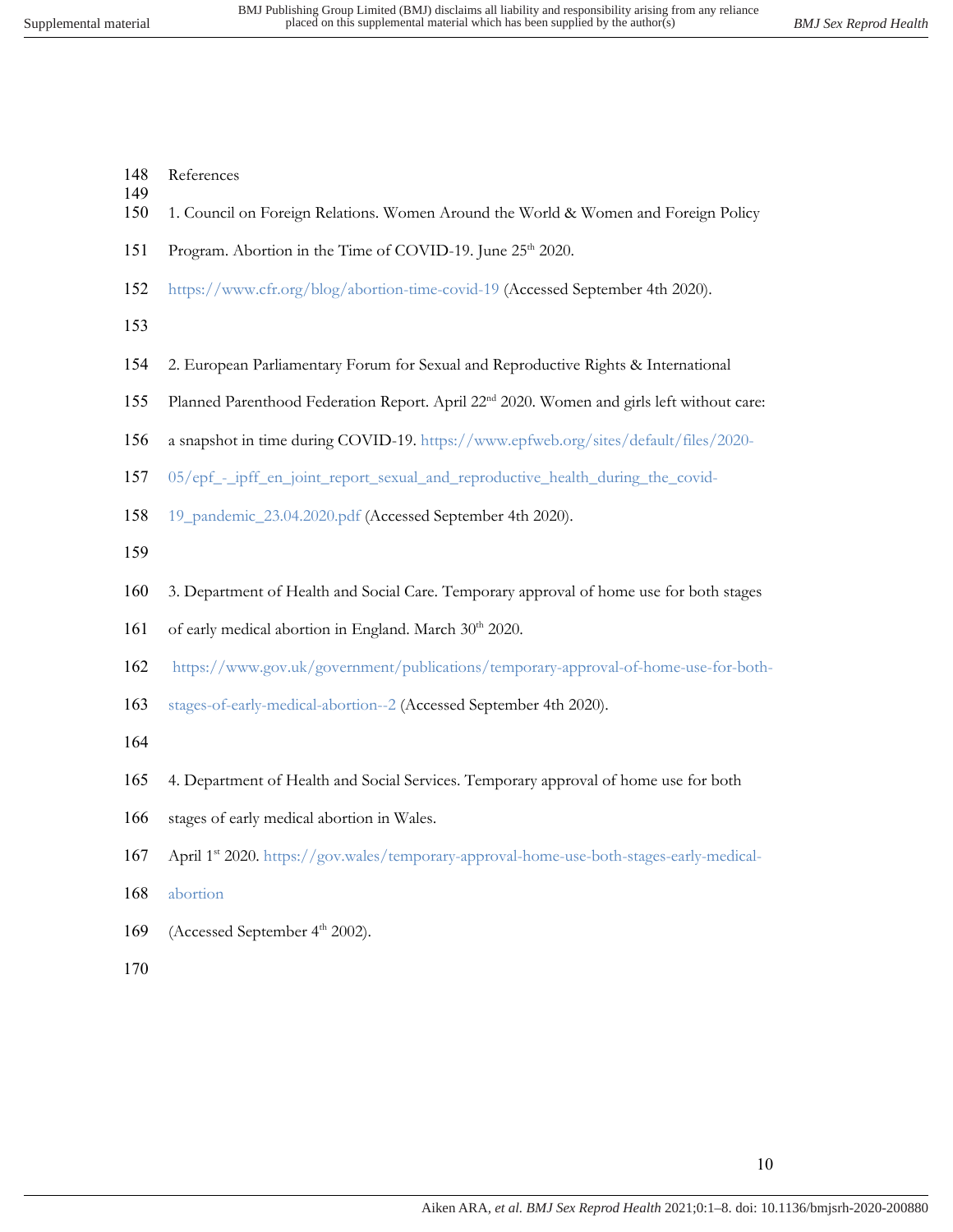- 5. Scottish Government Chief Medical Officer Directorate. Temporary approval of home
- 172 use for both stages of early medical abortion in Scotland. March 31<sup>st</sup> 2020.
- https://www.sehd.scot.nhs.uk/cmo/CMO(2020)09.pdf (Accessed September 4th 2020).
- 
- 6. Haute Authorité de Santé. Réponses rapides dans le cadre du COVID-19 Interruption
- Volontaire de Grossesse (IVG) médicamenteuse à la 8ème et à la 9ème semaine
- d'aménorrhée (SA) hors milieu hospitalier
- 178 9<sup>th</sup> April 2020. https://www.has-sante.fr/upload/docs/application/pdf/2020-
- 04/reponse\_rapide\_ivg\_\_09\_04\_2020\_coiv8.pdf (Accessed September 4th 2020).
- 
- 7. Webber M. How coronavirus is changing access to abortion. *Politico*. May 8th 2020.
- https://www.politico.eu/article/how-coronavirus-is-changing-access-to-reproductive-
- health/
- (Accessed September 4th 2020).
- 
- 8. Center for Reproductive Rights. European governments must ensure safe and timely
- access to abortion care during the COVID-19 pandemic.
- https://reproductiverights.org/press-room/european-governments-must-ensure-safe-and-
- timely-access-abortion-care-during-covid-19 (Accessed September 4th 2020).
- 
- 9. Women on Web https://www.womenonweb.org/en/page/521/about-women-on-web
- (Accessed September 4th 2020).
- 
- 10. Women on Web. Spain censors information about abortion amid Covid-19 lockdown.